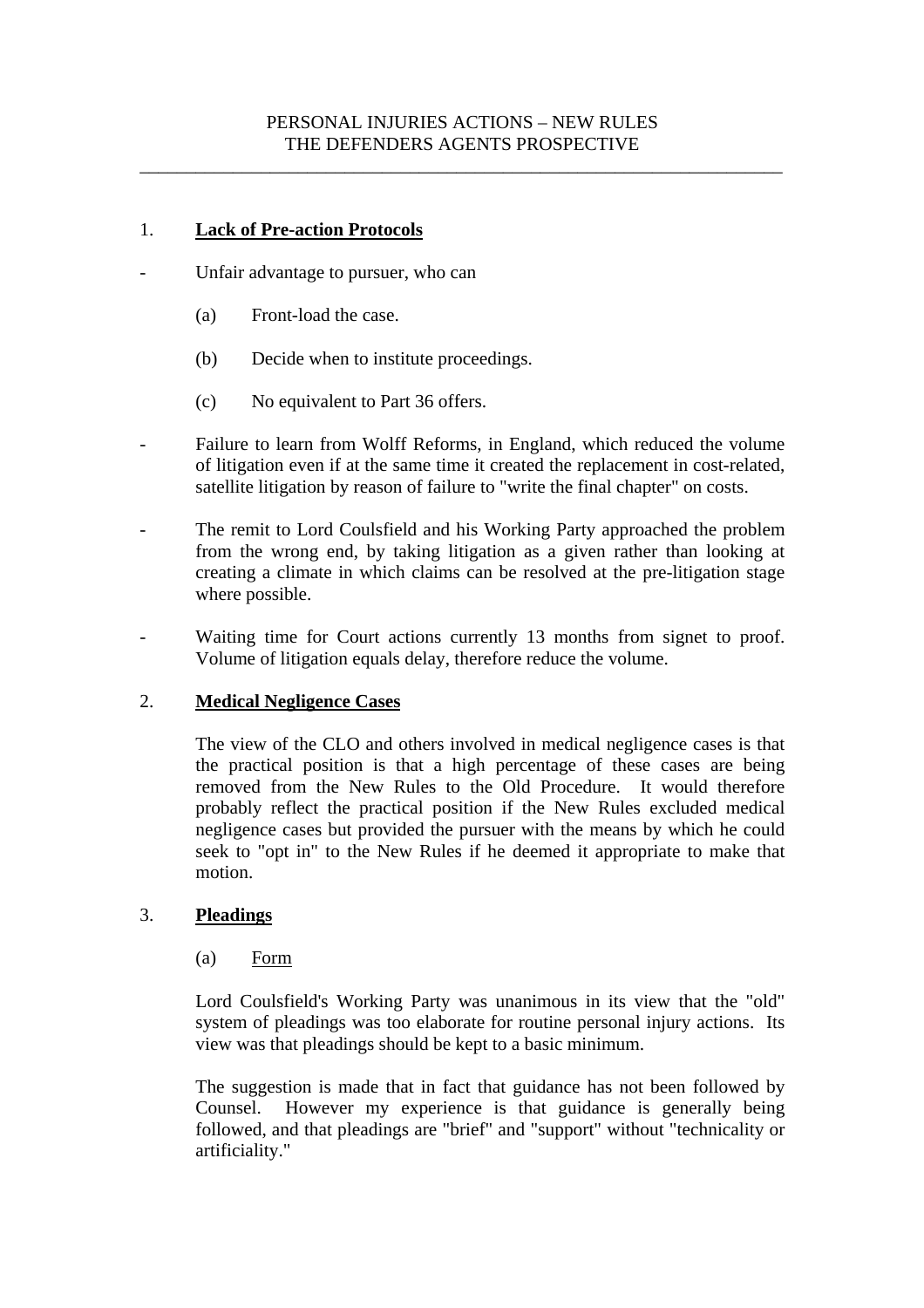This is further to be assisted by a change to be shortly introduced by Act of Sederunt which *inter alia* makes it clear that pleas-in-law are not to be included in Defences, and that Heads of Claim do need to be identified in the Summons.

However my fear that the pendulum may have swung the other way to a point where averments, particularly relating to statutory cases and loss may be simply too brief to enable a defender to know exactly what case he is facing, and what losses he is being asked to meet.

## (b) More Jury Trials?

Will the result of brief pleadings be that it is easier for a pursuer to justify the allowance of Issues? The perception of defenders, and their insurers, at the time of introduction of the New Rules was that there would be an increase in the number of cases where issues were allowed which under the Old Rules would have been regarded as unsuitable for Jury Trial because the detailed pleadings revealed apparent considerations of mixed fact and law, or a lack of relevance. At the moment I am not aware of statistics which assist us in knowing whether Jury Trials are being allowed in a higher proportion of cases but it certainly seems to me to be a curious and dangerous proposition to suggest that more cases become suitable for consideration by a Jury simply because the pleadings in the case have become less detailed.

The decision in *Higgins v. DHL,* a decision of her Ladyships, is an example of a case where arguments of doubtful relevance were upheld, even in relation to pleadings in a format envisaged by the New Rules, which resulted in issues being refused.

#### (c) Proof or Proof Before Answer or what?

This seems to me to be a common question which may no longer need to vex us, in any event, if the pleas in law are being removed.

For my part I see no problem with the concept of giving notice in the pleadings, of lines of defence which as a defender you intend to argue at Proof, briefly if necessary, and the pursuer then being unnoticed of the fact that at the conclusion of the proof he or she will face legal argument as to why the defenders succeeds, or the pursuer's pleaded case fails. Clarification on this point which will feature in the next Newsletter issued by the New Users Group is simply that "Defences should provide fair notice of any substantive Defences e.g. time bar, reasonable practicability, contributory negligence, sole fault etc".

However the fact that the Defences do not specify that an accident was unforeseeable should not be interpreted by the pursuer, in my view, as an indication that that line will not be taken at the conclusion of the evidence. How can it be when the pursuer is not required, in the pleadings, to spell out why the accident was foreseeable in the first place!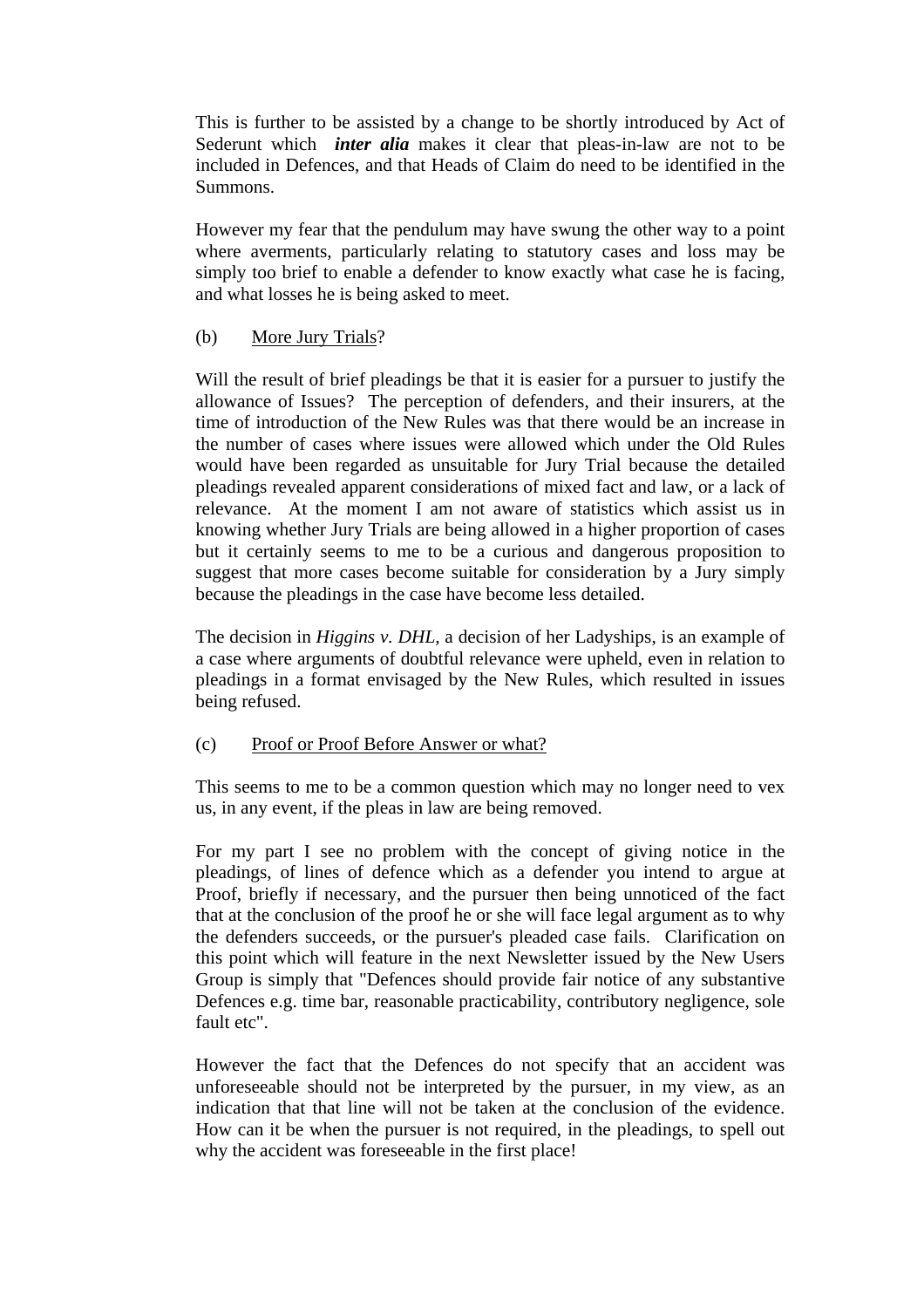## 4. **Valuations**

I am firmly of the view that this subject constitutes the biggest current problem with practical working of the New Rules. If this issue can be cracked then the whole problem of settling cases early which need to be settled will be solved.

The suggestion is made that it is the defenders who are guilty of a lack of care in providing an accurate, documented valuation. I would simply observe that to date I have yet to receive a valuation, from any source, that was accompanied by any documentation at all. Furthermore it is my perception that as matters stand both parties are guilty of producing valuations which merely present their best case scenario. The pursuer's valuation values the case at its highest, and the defenders at its lowest; in neither case is it generally the case that the valuation is backed by supporting documentation.

On behalf of the defenders I offer the following in mitigation of that situation to which, I accept, they contribute:

(i) I am back to the pre-action situation: with no specified rules as to what information should be exchanged, or what notice given of what is being claimed, the defenders will often have no detailed information when the litigation starts.

(ii) The requirement to produce a detailed valuation within 16 weeks of Defences, from a standing start, means that a medical report has to be obtained in that time scale:

The medical profession are simply not geared up to produce medical reports that quickly, other than in very exceptional circumstances.

The pursuer is the one with the automatic right to recover medical records and then only those medical records which date from the accident with which the case is concerned. Not that it is directly relevant to the issue of how the current rules are working, but why is it that in England the whole of the pursuer's medical records are recovered and yet in this jurisdiction we continue to adhere to the rule that says that only medical records from the date of the accident are recoverable unless specification can be given as to why earlier records should be made available. The classic Catch-22 if ever there was one! Even once the automatic Specification of Documents has been proceeded with, the pursuer then needs to make the medical records available to the defenders. All of that simply makes it the more improbable that a medical report will be available in time to enable the defenders to produce a properly considerate and realistic valuation within the 16 week period.

It should be observed at this point that after the allowance of Proof there is then a period of some 6 months, on the current time tabling of Proof Diets, before the pre-trial meeting has to have taken place.